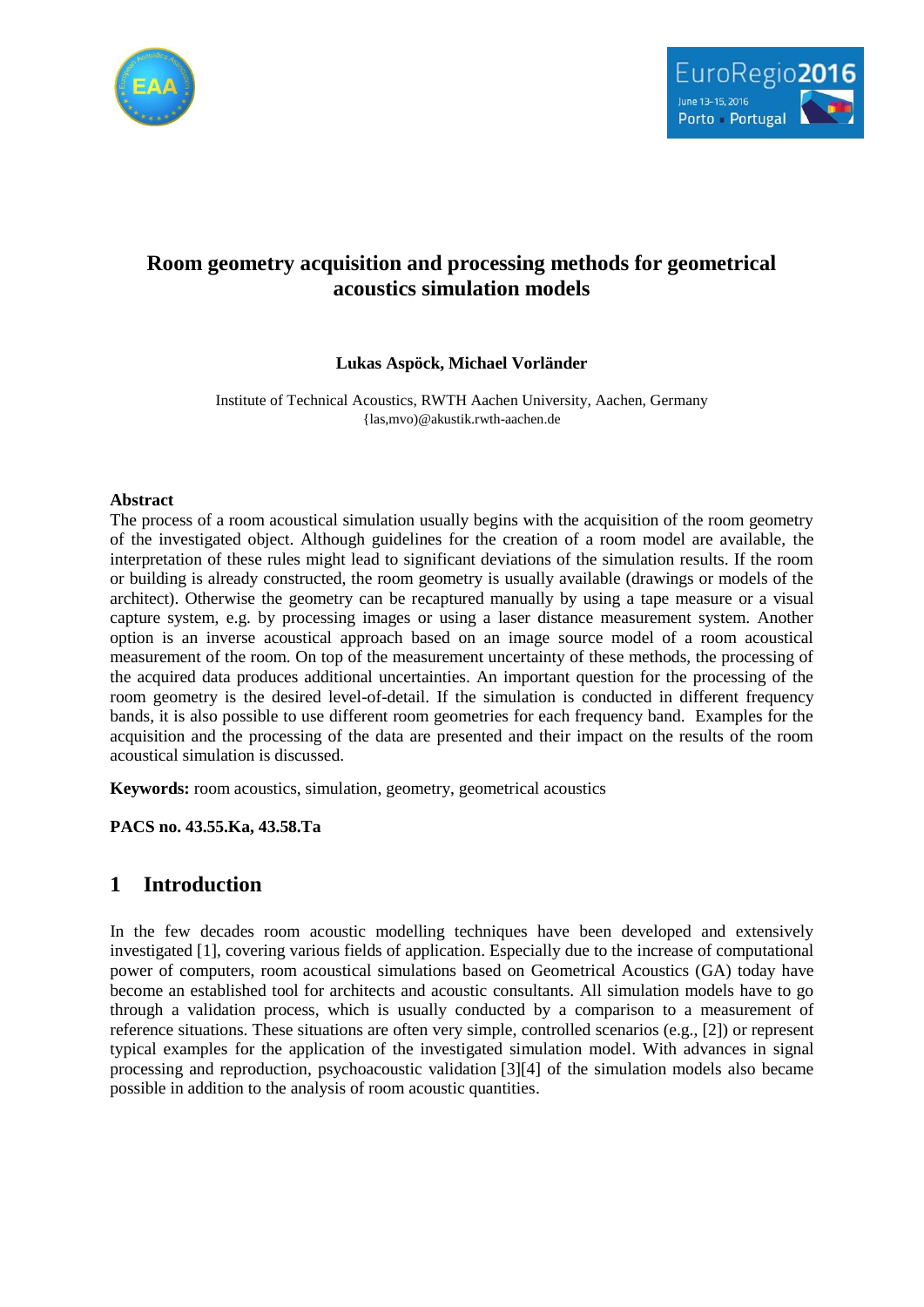

The SEACEN research group<sup>1</sup> currently prepares a Round Robin on auralization. Within this project, multiple rooms and scenarios relevant to room acoustics simulation are analyzed. Therefore geometric data of these scenes has to be provided. Although there are guidelines of how to capture the geometry of a room for an acoustical simulation [\[5\]](#page-8-3) and some studies have been published in this domain [\[6\]\[7\]](#page-8-4) variations in the process of the generation of the room model may lead to distinguishable auralizations. In the past Round Robins on room acoustical simulation [\[8\]\[9\]](#page-9-0)[\[9\],](#page-9-1) room geometries were handled differently. In the first Round robin, information about the geometry of the investigated room was provided in form of a drawing of the room, containing a ground plan and a side view, leading to surface counts from 44 and 1833 among the participants. In the second Round Robin a room model in the *dxf* format was distributed to the participants, however only five in the first and seven in the second phase out of 14 participants in total used the provided room model for their simulation. Here a variation between 566 polygons (provided model) down to a minimum of 94 polygons was reported. The treatment of the room geometry in the third Round Robin was especially relevant as the investigated room (a musical studio) contained two complex surfaces, a diffuse wooden absorber on one wall and on the ceiling. Phases two and three of this comparison compared a detail model to a simple model with adjusted scattering coefficients. The results showed no substantial deviations for most simulators, which also confirmed the design rule for GA room models to use geometrical dimensions in the range of wave lengths and apply estimated or measured scattering coefficients for structured surfaces.

During the time of the last round robins, computational power was limited. Thus, often less geometric detail was preferred to reduce computation time of the simulations. Today a reduction of the polygon count due to computational reasons should be less relevant as the calculation times, especially for GA models, have been drastically reduced, reaching the capability of providing results in real-time [\[11\].](#page-9-2)

Although results of the established modern simulation software might be more consistent today, variations are still to be expected, especially for sensitive parameters and auralizations. With the motivation of providing a suitable common room model for future comparisons and validations of simulation models and auralization concepts, this work presents and discusses possibilities for the acquisition and processing of room models for GA simulations.

# **2 Geometry processing for GA models**

Apart from the Round Robins, the handling of geometrical data of GA models have been discussed in several other recent publications [\[5\]\[6\]](#page-8-3)[\[12\].](#page-9-3) However, as the design guidelines for GA room models are rather flexible and depend a lot on the implementation of the GA model, so far no recommendation for a standardized procedure or tool for the generation of adequate GA room models exist. The approach to model only larger surfaces and use scattering coefficients includes the challenging task of assigning correct frequency dependent scattering coefficients. An overview of various aspects of the process from the physical object to the GA room model is shown in Figure 1.

The required accuracy of the geometry depends a lot on the application the room model is being used for. If room acoustics simulations (and auralizations) are used for to create a virtual environment with roughly defined acoustic characteristics, the representation of the model does not need to be as accurate as the representation for an inverse calculation of the boundary conditions [\[13\]\[14\].](#page-9-4) Examples are listening experiments or virtual reality presentations of ancient buildings [\[12\].](#page-9-3) Here, the simulation is calibrated to match the measurement of the building with the goal to create the same audible impression within the virtual environment as in the real physical building.

For recently emerged inverse simulation-based calculation models for the boundary conditions, which are motivated by a possible future replacement of the reverberation chamber measurement [\[15\],](#page-9-5) the

l

<sup>1</sup> www.seacen.tu-berlin.de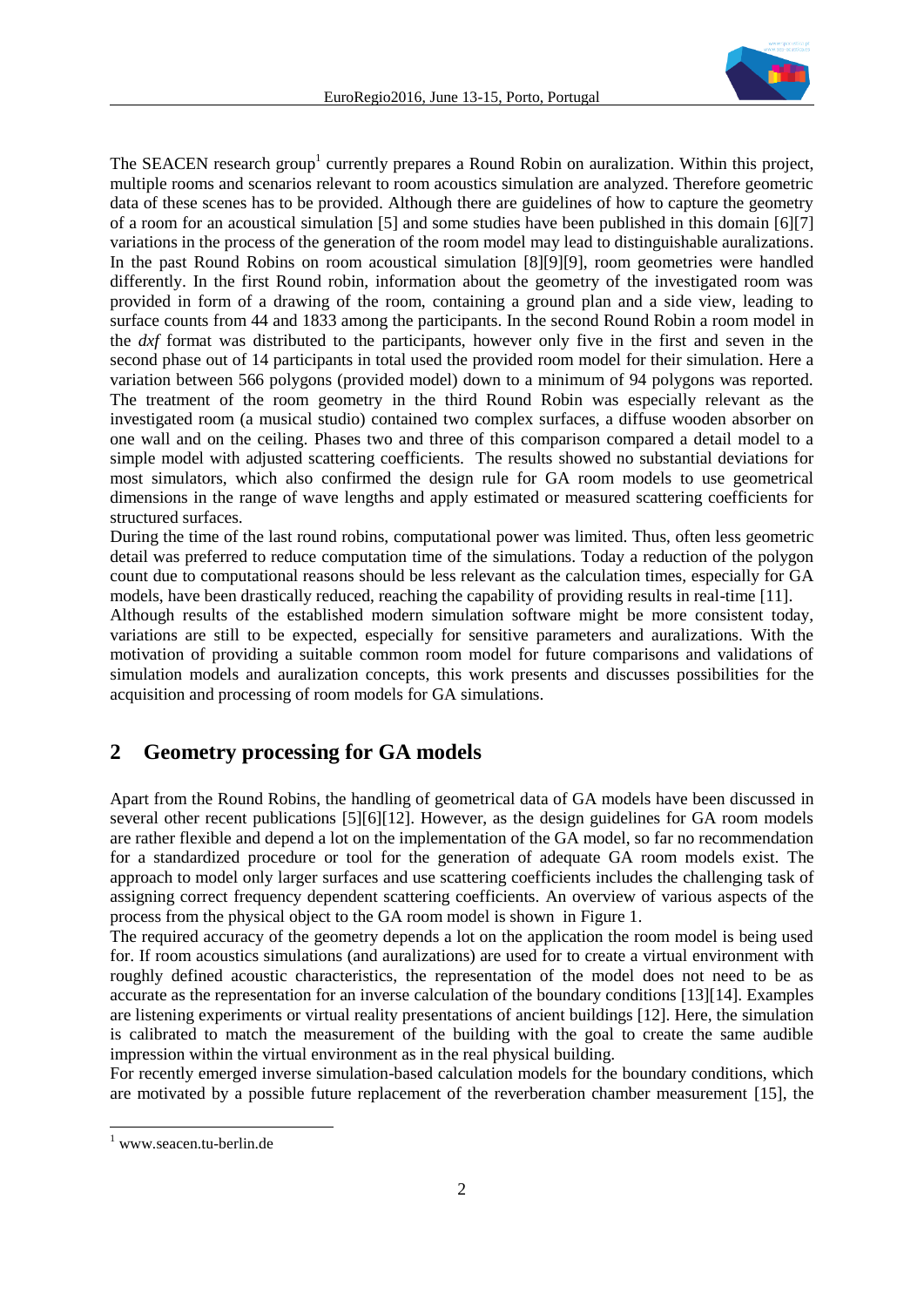

room model has to be prepared very carefully, as small deviations lead to high uncertainties for the inverse methods.



Figure 1 - Geometry acquisition and processing options for a GA-based room acoustical simulation

## **2.1 Acquisition methods**

#### **2.1.1 Manual measurement of room dimensions**

Whenever a room acoustics simulation for an existing object should be conducted, one of the first steps is to check whether a ground plan or even a 3d model can be provided by the owner or the designer of the room. If this data can not be provided, the room dimensions have to be captured. Depending on the geometry of the room, this can be a time-consuming process and the question arises of which accuracy is required. In addition to the general guideline to only model geometric details in the range of the acoustic wavelength, Pelzer et al. determined a threshold for a minimal structure size of 70 cm in a listening experiment [\[6\].](#page-8-4) This value can be regarded as an upper limit for broadband auralizations – a theoretical lowest limit for the accuracy can be chosen according to the sampling rate used for the filter synthesis of the GA simulation. If a sampling rate of 44100 Hz is used, a shift of one sample corresponds to a spatial shift of 7 mm. The recommendation to avoid objects and structures of less than 70 cm does obviously not mean, that the outer dimensions of the room can be determined with deviations up this length. An measurement error in this range can quickly lead to a substantial deviation of the room's volume, which has a strong impact on the simulation results.

Based on the assumption, that the reverberation time is proportional to the volume of a room (as described by Sabine's equation) in a shoebox room all three dimensions have to be measured with a relative accuracy of less than 1.67% which leads to a maximum relative room volume and reverberation time deviation of 5% (JND according to [\[15\]\)](#page-9-5). This allows a maximum error of a few centimeters for smaller rooms (e.g., with the smallest dimension being 3 m). Such precision can be easily achieved with manual meausrement devices such as a tape measure. Affordable laser distance meters achieve an accuracy of 1.0 to 1.5 mm.

#### **2.1.2 Automatic geometry aquisition based on visual sensors**

With emerging available sensors in different technical devices as well as various software solutions using modern digital image processing methods, the automatic geometry aquisition is another option for the documentation of the geometry of existing rooms and buildings. Such methods have been studied and applied in the domains of digital image processing, computer graphics and architecture, e.g., for buildings or entire urban areas. Algorithms to reconstruct the interior design based on stereo images often come with various requirements, e.g., camera calibrations, and typically extensive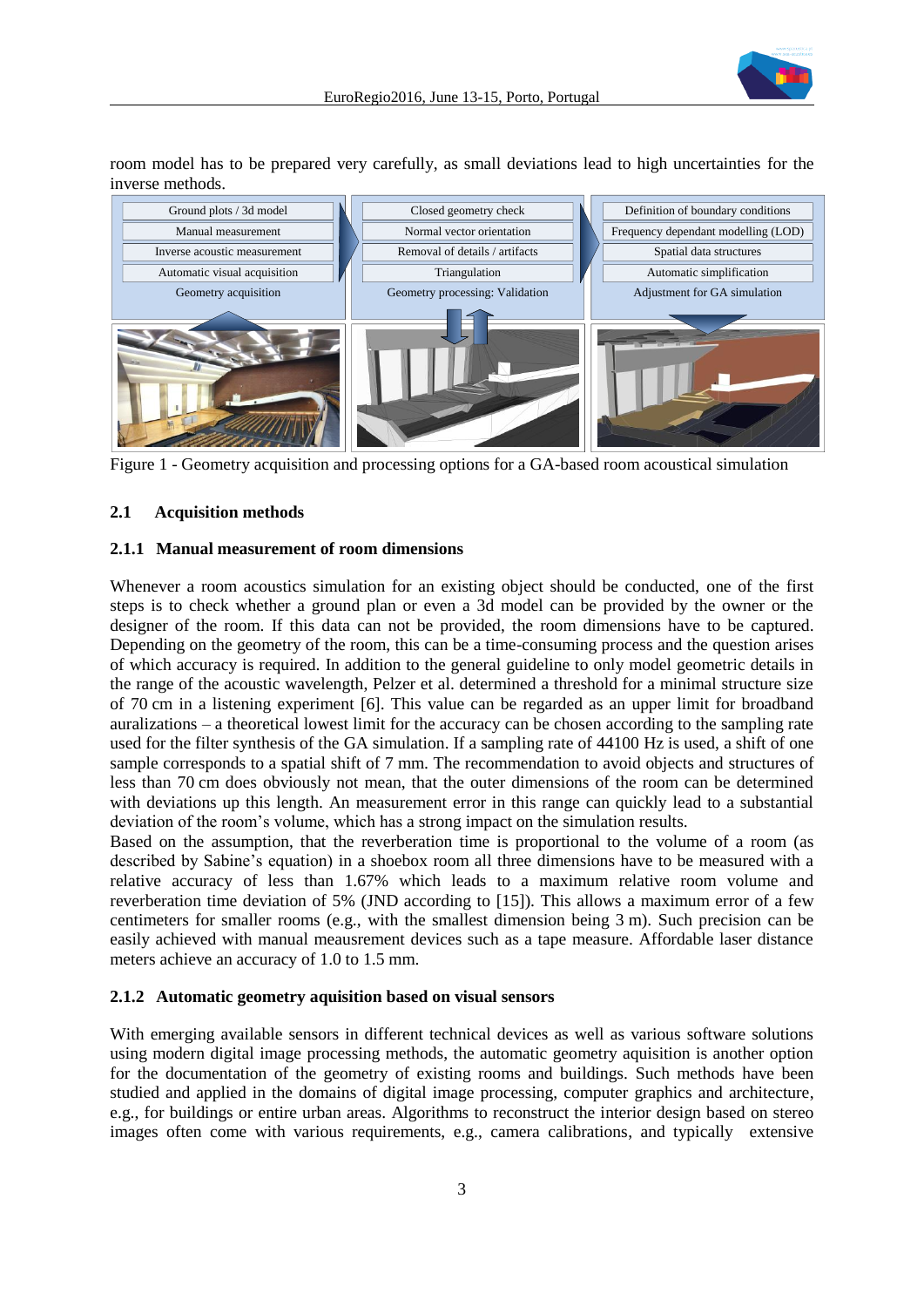

additional image processing has to be conducted to achieve acceptable results for acoustical simulations. Although first own approaches of using image based reconstructions of room models for GA simulations were not satisfactory, such methods will be considered for further research. Furukawa et al. developed a fully automated system for the reconstruction of challenging textureless indoor scenes [\[16\].](#page-9-6) The only known approach so far for an automated geometry acquisition of a 3d representation adjusted for GA simulations was presented by Markovic et al. [\[17\].](#page-9-7) The room interior is scanned with a commercially available depth-camera (Kinect, precision of 3 mm) and processed with a 3d scanning software. Post processing operations transform a 3d point-cloud into a room model. A drawback of this method is that it requires various post processing steps (e.g., filling of holes) leading to a less precise reprentation in comparison with a manual measurement of the room dimensions. Especially for rooms with a rather simple geometry, a manual measurement is preferable.

#### <span id="page-3-0"></span>**2.1.3 Inverse geometry calculation based on room acoustical measurements**

Another approach for the estimation of the room geometry is based on an acoustical measurement of the room. To find all details which are acoustically relevant, one or more room impulse responses (RIRs) can be processed to create a room model which can directly be used for a GA simulation. Multiple approaches for the estimation of a room geometry based on room acoustics measurements have been proposed. Most of them are based on an image source model and use an optimization process to match detected reflections to first or higher order image sources and in this way reconstruct the faces of the room. While Tervos model [\[18\]](#page-9-8) requires various measurements with a B-format microphone rotating around a loudspeaker, Dokmanic [\[19\]](#page-9-9) was able to recover a 3d geometry of a convex polyhedral room based on a few room acoustic measurement positions using omnidirectional pressure sensors.

Due to the promising results of Dokmanic and the fact the inverse geometry estimation can automatically deliver the adequate level of detail for the room model, part of our ongoing research concentrates on a similar algorithm to estimate the room geometry based on room acoustic measurements. Here, we have the vision to evaluate a typical precision room acoustic measurement and automatically generate a matching room model for documentation and simulation purposes.

Our approach starts with a peak detection for a set of RIRs. The implemented method is robust for simulated RIRs, while for measured RIRs the success rate of detecting all relevant reflections including their time of arrival is substantially lower. The detected peaks are then used for the generation of all possible combinations for all receiver positions. Euclidean distance matrices (EDMs) are created, containing the distances of all receiver points as well as the distance of each receiver to a potential image source candidate. An optimization based on a multidimensional scaling minimizes the distance to a valid EDMs containing the position of the image source. A first impression of the results is presented in Section [3.1.](#page-5-0) The existing publications as well as our results indicate that the robustness of the inverse geometry estimation approaches depend a lot on the number and the setup of the microphones. In general, it can be expected, that an increase of the number of positions and measurements leads to more information and thus a more reliable result.

While for a project of greater extent such as the upcoming Round Robin, the effort of using a microphone array in the room of interest is acceptable, for smaller projects, a room acoustical measurement including a specific microphone array might be too much effort especially if the required equipment is not available.

## **2.2 Manual geometry processing and validation**

Before the geometric models are used for the room acoustical simulation, the model should be validated. Some simulators require triangulated polygons, and most of the GA models only work with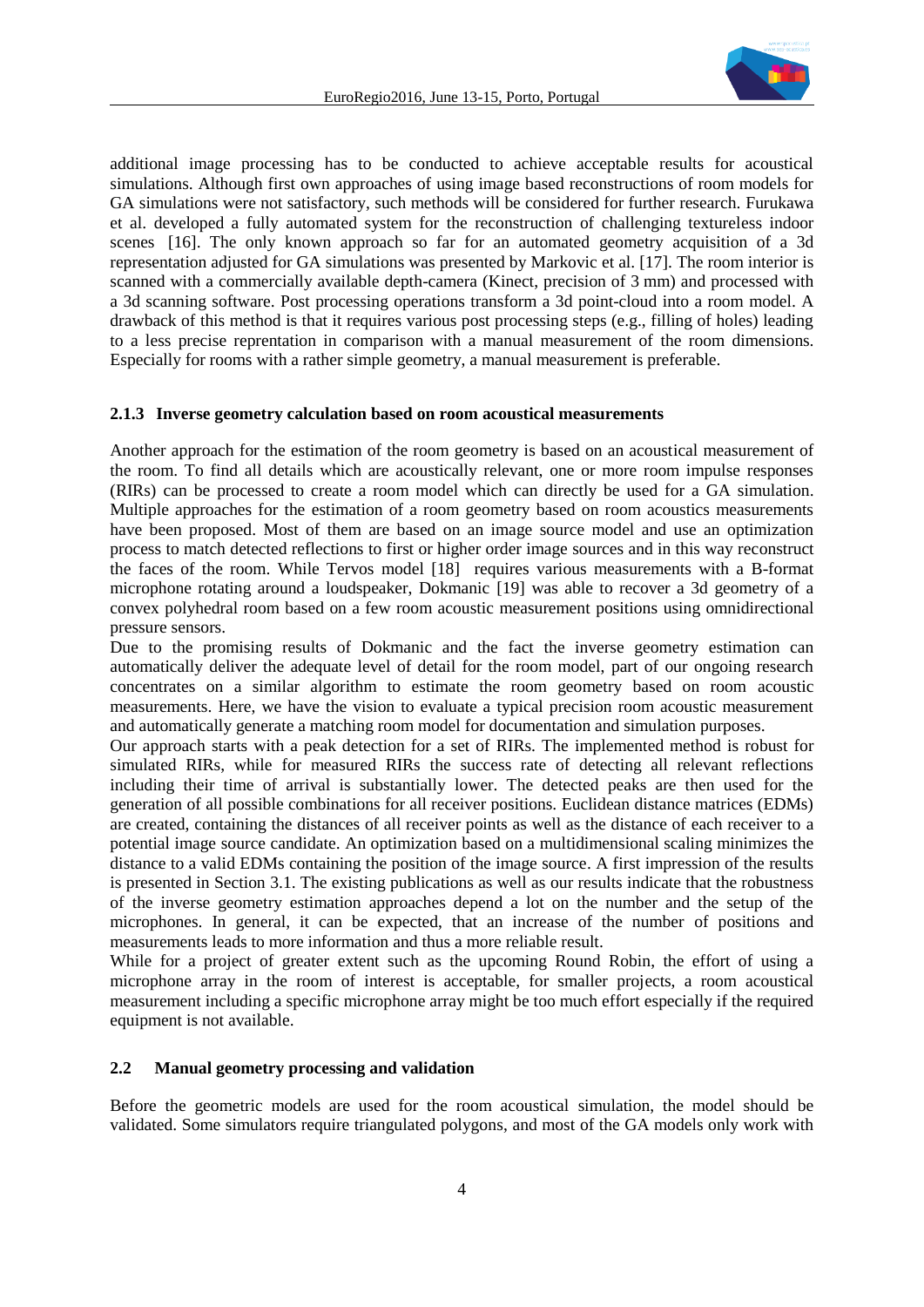

closed geometries. To repair room models a lot of 3d modelling environments (e.g., *Meshlab*) contain a set of tools to detect and fix problems such as separated polygons. If these operations are not available, plug-ins can be installed (e.g., for *SketchUp*). To detect holes and tiny gaps in room models, a room acoustics simulation plugin [\[20\]](#page-9-10) for *SketchUp* is capable of visualizing the paths of the ray tracing algorithm. As soon as rays leave the enclosure, the room model requires a revision.

For more complex geometries containing various irregularities (e.g., gaps and holes), an automated process for filling holes in meshes [\[21\]\[22\]](#page-9-11) could also be applied.

## **2.2.1 Geometry simplification**

Whenever geometric information is acquired by an automated detection method or when a 3d model with too many details was provided, an algorithm for simplification of these models becomes an important tool. With the goal of increasing the computational efficiency by reducing the polygon count of the model Siltanen et al. [\[23\]](#page-9-12) proposed a reduction algorithm based on volumetric subdivision approach. Geometrical details and complex topological structures are removed by generating an octree structure and using a marching cubes algorithm to create small faces within each octree cell. The final step is a coplanar polygon merging, resulting in a model with a reduced polygon count. An automatic simplification of the room geometry using a regression plane algorithm was suggested by Drechsler [\[24\].](#page-9-13) Groups of neighboring polygons are iteratively replaced by their regression plane. This algorithm works well on slightly structured polygon meshes, e.g., acquired with a laser scanning system. Drawbacks of the algorithm are problems with structures which do not have planar characteristic, e.g., round objects or openings in larger walls.

For a semi-automated simplification process we adjusted the algorithm that it would only simplify selected polygons of the room model, e.g., only the ceiling area as shown in [Figure 2.](#page-4-0) The simplification can be efficiently done by an expert checking each step of the model's simplification.



Figure 2 – Example showing the simplification of the ceiling area for a concert hall

<span id="page-4-0"></span>In general, a semi-automated simplification with the possibility of parameterization is a suitable way for the preparation of the polygonal scene model. Another robust solution for the reduction of the polygon count is integrated in the ODEON software. Here the *Glue surfaces option* enables to automatically reduce an imported model using a stitching algorithm [\[25\].](#page-9-14) In addition to the presented algorithms, the free software *MeshLab* offers various options for geometric simplification (e.g., quadric edge collapse). However, these algorithms do not consider the acoustical properties (absorption and scattering coefficients) of the simplified polygons. Although the focus lies on smoothing visual renderings, *SketchUp* plug-ins such as *CleanUp³* or *Artisan* also provide useful functionality for removing details from 3d models.

#### **2.2.2 Level of detail processing**

With the tools being available to simplify room geometries based on techniques presented in the previous section, room models with a different level of detail can easily be generated. Based on the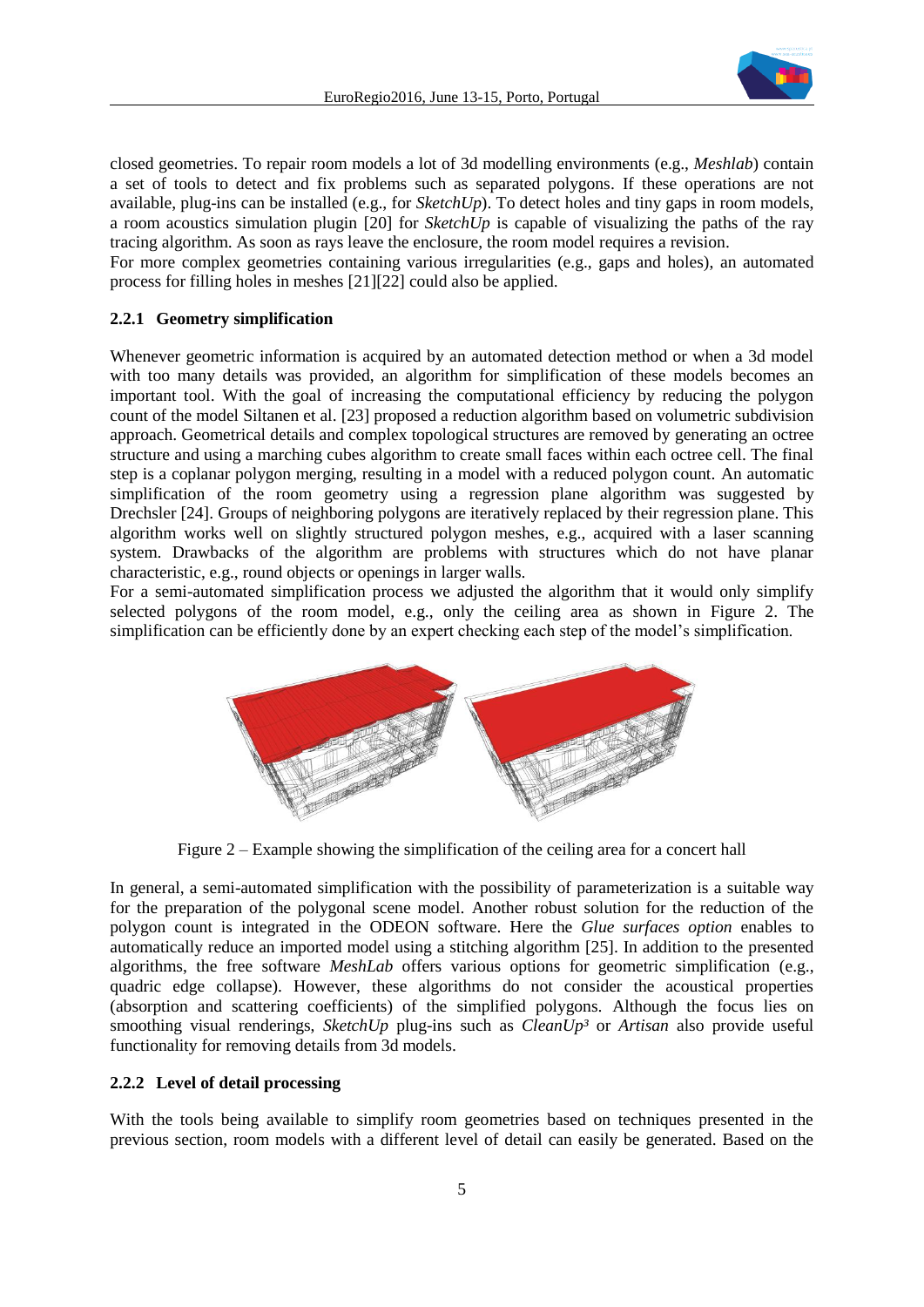<span id="page-5-1"></span>

idea from computer graphics, Pelzer extended the GA simulation engine *Raven* with the functionality to process multiple different room models adequately for separate frequency bands [\[6\].](#page-8-4) The application of the LOD concept also yielded a significant speed-up of the simulation. A listening test using differently detailed models lead to a detection threshold of 70 cm. Models containing structures smaller than this size could not be distinguished from a higher detailed reference model.

## **3 Analysis of aquisition and processing methods**

#### <span id="page-5-0"></span>**3.1 Inverse aquisiton based on room acoustic measurements**

First results of the concept presented in Section [2.1.3](#page-3-0) are shown in [Figure 3.](#page-5-1) The geometry of the real room is visible [Figure 4.](#page-6-0) While the algorithm worked properly for convex shoebox geometries, in case of a (non-convex) real seminar room both estimations did not succesfully esimate the room's geometry.



Figure 3 – Results of inverse geometry estimation method of a seminar room. Left figure shows the geometry estimation based on measured RIR, on the right the estimated geometry is based on a simulated RIR. Blue dots indicate the receiver positions, yellow dots detected image sources and green dots show vertices of the original simulated model.

As the current implementation is based on first order reflections, it was expected that the algorithm is not capable of detecting the faces which do not correspond to an audible image source. Although the estimation algorithm was not able to reconstruct the room's faces correctly, the deviation of the volume of the estimated volumes is still acceptable: 2% for the measured RIR and -4.3% for the simulated RIR estimation. In comparison to results of Dokmanic [\[17\],](#page-9-15) the results the presented inverse approach heavily depend on the selection and the setup of the receiver positions. The development of a more robust algorithm detecting reflections and generating the corresponding room model is currently still ongoing research.

#### <span id="page-5-2"></span>**3.2 Seminar room: manual measurement vs. laser-based model**

Two models for the same room were created by different persons using different methods for the documentation of the geometry. [Figure 4](#page-6-0) shows the seminar room model determined by the SEACEN research group with the *VariSphear* system [\[26\]](#page-9-16) using a computer-controlled pointing device (precision of  $\pm 0.002^{\circ}$ ) and a laser distance meter to determine points in the room. The final model contains 46 polygons and has a volume of 148.98 m<sup>3</sup> and a surface of 191.7 m<sup>2</sup>.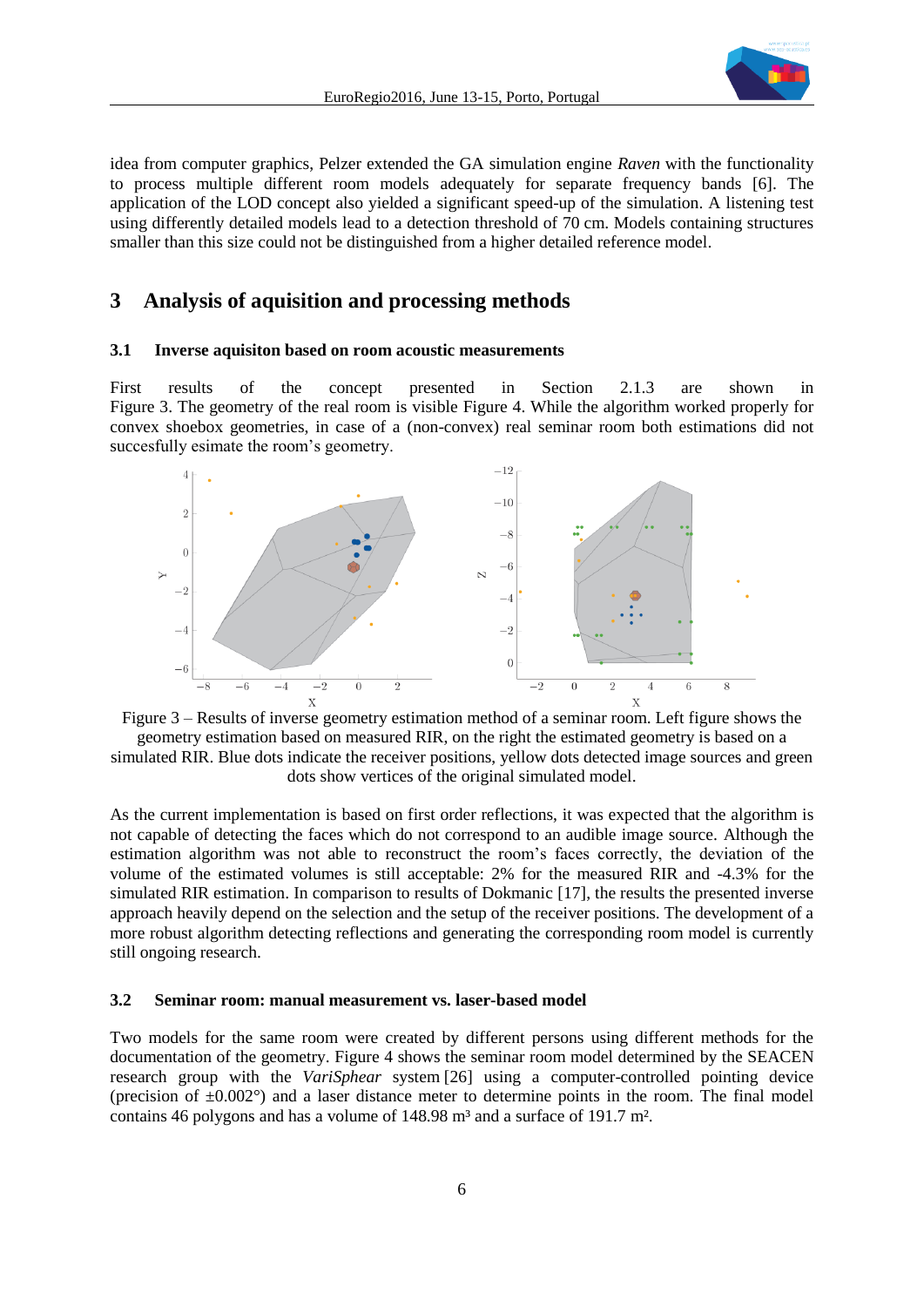

This model is compared to an older drawing according to a manual measurement of the room using a tape measure. This model resulted in 68 polygons, has a volume of  $144.39 \text{ m}^3$  and a surface of 187.8 m², a deviation of 3.1% for the volume and 2.0% for the surface compared to the laser distance meter measurements. The maximum error of one of the measured distances in both models was 9 cm. For the simulations, which were conducted with the software Raven, only one material with an absorption coefficient between 0.05 and 0.1 for the investigated frequency range was selected (unrelated to the real materials of the room). The hybrid simulation model was configured to use  $2<sup>nd</sup>$ order image sources and a ray tracing of 15000 particles for each octave band. To reduce the influence of the variation of the stochastical model, each simulation was run 10 times for each source-receiver combination. As room acoustic parameters are one of the most relevant measures for the room acoustician, three relevant parameters were evaluated for the generated RIRs. The averaged results for all receiver positions are presented for four octave bands in Table 1.



<span id="page-6-0"></span>Figure 4 – Room model of seminar room determined with the VariSphere measurement system. Blue circles indicate the sound source positions; Black crosses show the microphone positions

|              | EDT[s] |             |                |            | T30[s] |      |                |      | $C80$ [dB] |        |                |     |
|--------------|--------|-------------|----------------|------------|--------|------|----------------|------|------------|--------|----------------|-----|
|              | 250    | 500         | 1 <sub>k</sub> | 2k         | 250    | 500  | 1 <sub>k</sub> | 2k   | 250        | 500    | 1 <sub>k</sub> | 2k  |
| VariSphere   | 1.62   | 1.56        | 37             | 1.19       | 1.68   | 0.60 | 1.42           | 1.24 | $-1.4$     | $-0.0$ | 0.9            | 4.1 |
| Manual meas. | 1.61   | <b>4.49</b> | 1.34           | 17<br>1.11 | 1.67   | 1.59 | 1.42           | 1.23 | $-1.9$     | $-0.5$ |                | 2.0 |

Table 1 – Comparison of seminar room simulation results for differently acquired room models

The results show that the minor deviation of models does not have a substantial effect on the simulated room acoustic parameters. The maximum deviation for the calculated EDT is 0.07 s, which is equivalent to a relative deviation of 4.5% (below the JND according to ISO-3382 [\[15\]\)](#page-9-5). The T30 values all have a relative deviation of less than 1%, C80 values are also below the JND of 1 dB.

#### **3.3 Modelling of coupled volumes in a chamber music hall**

The next example is a small chamber music hall in Berlin with a main hall volume of approx.  $1800 \text{ m}^3$ and a stage room of around 500 m<sup>3</sup>. The attic of the hall adds another 1000 m<sup>3</sup> to the total volume. The model was constructed based on measurements with the *VariSphear* system for the main hall and manual laser distance meter measurements in the stage area and in the attic. Three different models were created (see [Figure 5\)](#page-7-0): Concert hall without the attic area (1187 Polygons,  $V=2337.9 \text{ m}^3$ , S=1895.3 m<sup>2</sup>), the concert hall coupled to the attic via the stage room (1233 Polygons, V=3322.5 m<sup>3</sup>,  $S=2722.3$  m<sup>2</sup>) and a second coupled situation, where the main hall is connected to the attic via slots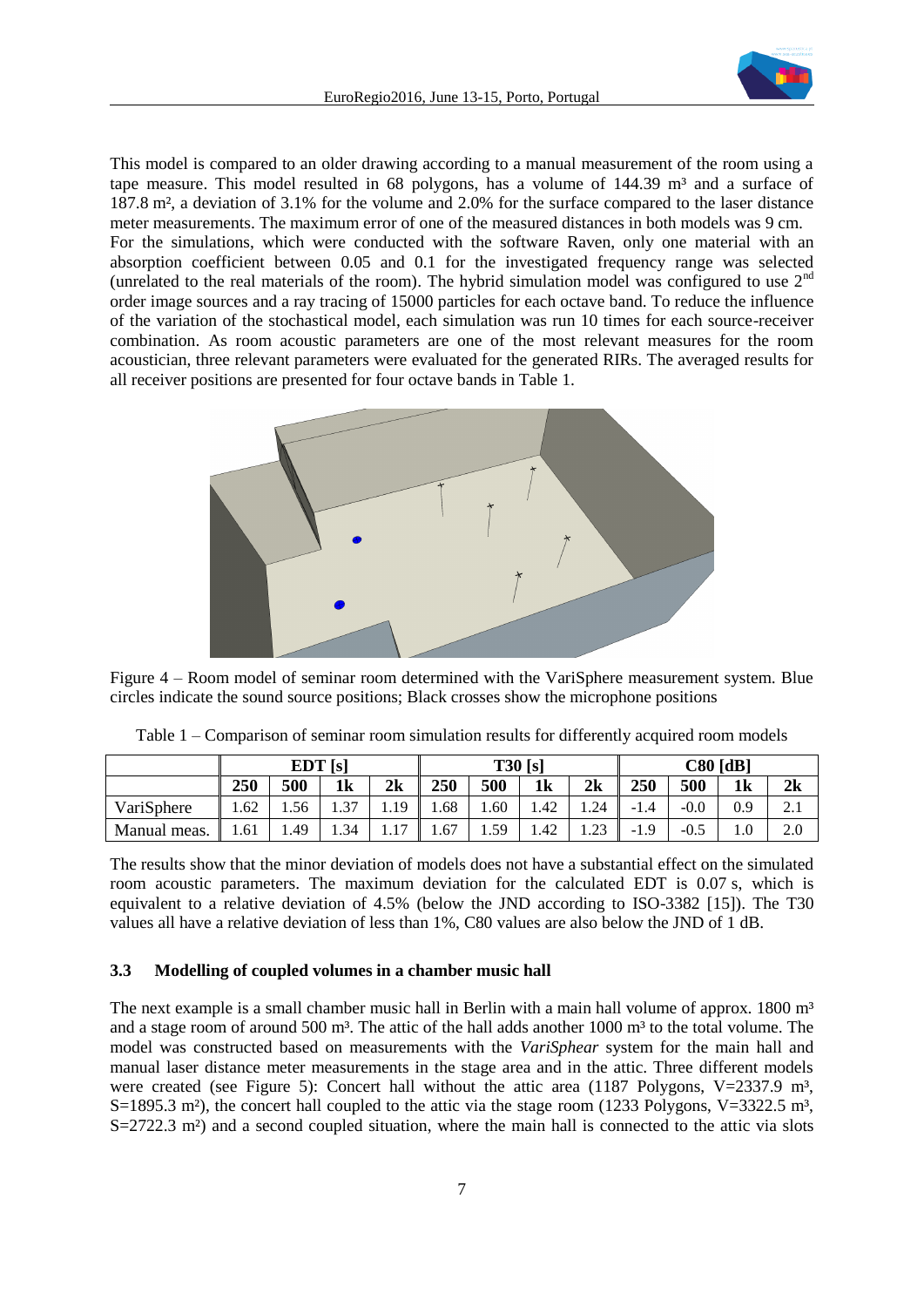

(each with an area of  $\sim 0.5$ m<sup>2</sup>) which are typically used for lighting installations (1585 Polygons,  $V=3342.4$  m<sup>3</sup>, S= 2719.7 m<sup>2</sup>). Room impulse responses of these three models were simulated and processed in the same way (two sources, five receivers) as described in Section [3.2.](#page-5-2)



<span id="page-7-0"></span>Figure 5 – Three models of a chamber music hall in Berlin. Left model only contains the main room and the stage, in the middle model, the attic was added (connected via the stage area), in the third model on the right hand side, connecting slots (for lighting) were added to the model. Ceiling parts are hidden in all models.

Results of the room acoustic parameter evaluation are listed in Table 2. In comparison to the seminar room evaluation, the values show larger differences, especially for the EDT parameter. Here the deviations lie between 5% and 10% and thus imply audible differences if the scenarios are auralized. This evaluation does not answer the question of which model represents the real situation in the best way and in how far the used simulation model provides reliable results for coupled room situations. To answer these questions, the simulated results have to be compared with measured results and a detailed analysis of more than room acoustic parameters have to be conducted.

|              | EDT[s] |      |                |      | T30[s] |      |                |      | $C80$ [dB] |        |                |        |
|--------------|--------|------|----------------|------|--------|------|----------------|------|------------|--------|----------------|--------|
|              | 250    | 500  | 1 <sub>k</sub> | 2k   | 250    | 500  | 1 <sub>k</sub> | 2k   | 250        | 500    | 1 <sub>k</sub> | 2k     |
| MainHall     | 272    | 2.54 | 2.26           | 1.91 | 2.70   | 2.58 | 2.30           | 1.98 | $-3.0$     | $-3.2$ | $-1.9$         | $-0.7$ |
| $+$ Attic    | 2.63   | 2.47 | 2.21           | .85  | 2.68   | 2.56 | 2.28           | 1.98 | $-2.6$     | $-2.9$ | $-1.6$         | $-0.5$ |
| +Attic/Slots | 2.50   | 2.44 | 211            | .80  | 2.67   | 2.55 | 2.24           | 1.96 | $-2.6$     | $-2.8$ | $-1.4$         | $-0.4$ |

Table 2 – Comparison of simulation results for three chamber music hall models

Due to the coupled volumes a non-linear energy decay can be expected. The curvature parameter C was calculated according to ISO 3382-2 [\[27\]:](#page-9-17)

$$
C = 100 * \left(\frac{T_{30}}{T_{20}} - 1\right) [96]
$$
 (1)

The results of the curvature parameter C for the three scenarios are: 1.54%, 2.60% and 1.63%. These values indicate that despite of the coupled scenario situation, the energy decay curves can still be regarded as being linear and therefore the evaluation procedure of the reverberation time is reliable. The effect of the coupled volumes on the energy decay is rather small because a homogeneous material coefficient was used for all faces in the room, which does not correspond to the real situation. To select the adequate room model for the validation of simulation software for this concert hall however, the difference of the curvature parameter for simulation and measurement result could represent an additional useful indicator.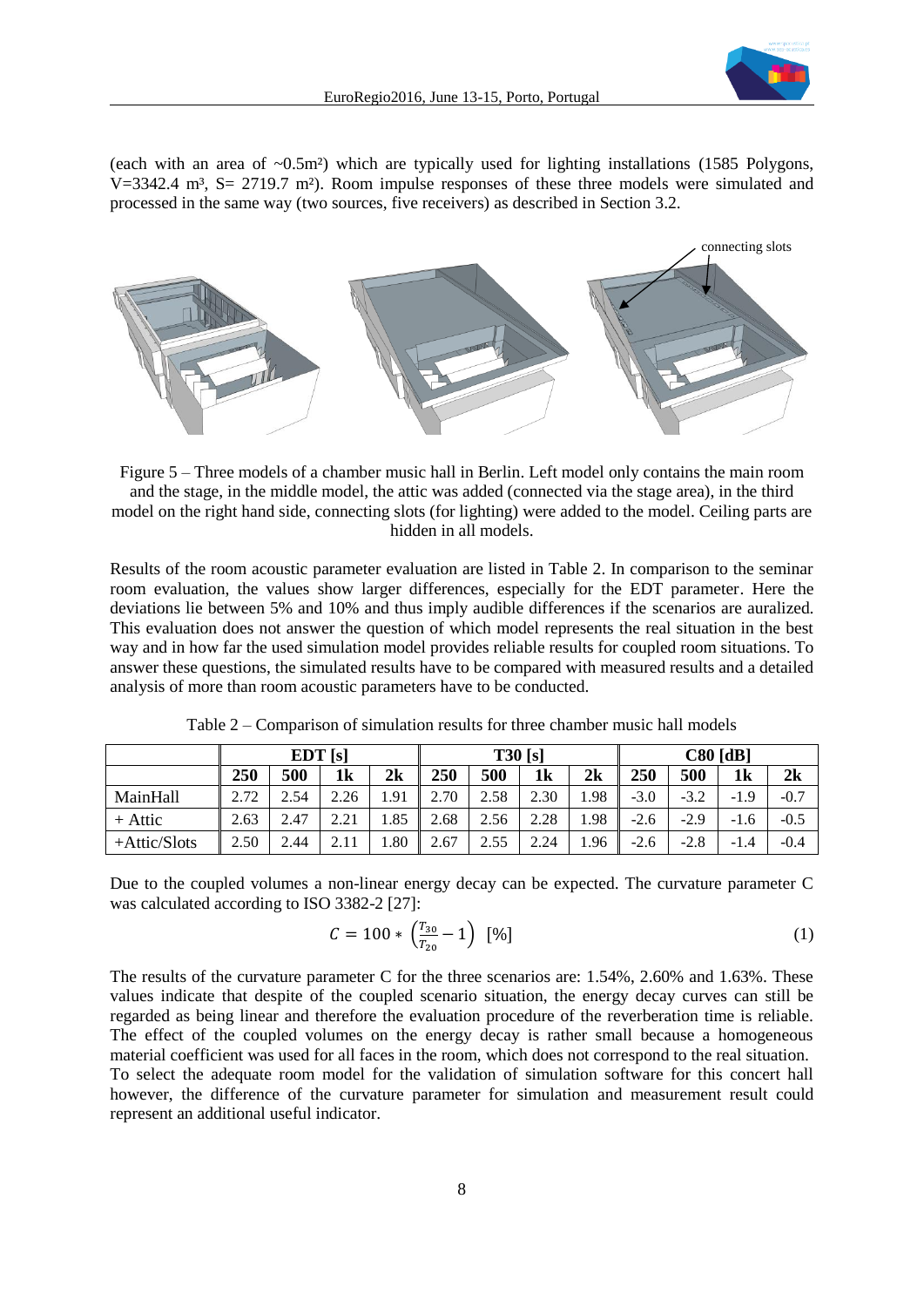

# **4 Conclusions**

This worked presented and discussed various options for the acquisition and processing of geometrical data for geometrical acoustics simulation models. It is motivated by the goal of providing adequate room models for upcoming validations of room acoustic simulation and auralization software.

In addition to classical methods of setting up a room model by using ground plans or manual measurements, various methods have emerged to automatically capture the room model, either using visual or acoustic sensors. Although first results are acceptable, these methods currently cannot be recommended for a robust acquisition of arbitrary room geometries. Mostly additional processing steps are required, e.g., for stitching, repairing or simplifying the polygonal structure of the model. For these operations, various algorithms and plug-ins are available, which support the modelling process in general. However, a careful application is recommended as especially simplification methods which are not developed for acoustic modelling do not account for the acoustical properties (absorption and scattering coefficients) during the transformation process.

In general, processing geometry for room acoustical simulation depends a lot on the required accuracy and the used simulation model. There is not one optimal solution for a room model as every simulator is different and similar room models might lead to identical results.

The investigated room models will be published and publicly available in the scope of the upcoming international round robin on auralization (see [http://rr.auralization.net](http://rr.auralization.net/) for details).

#### **Acknowledgements**

The authors thank the graduate students Christopher Durand and Thomas Maintz for their helpful contribution to the presented work. This research was funded by the DFG (German Research Foundation) as part of the SEACEN research unit [\(www.seacen.tu-berlin.de\)](http://www.seacen.tu-berlin.de/). The authors also thank Fabian Brinkmann and David Ackermann of the SEACEN group for sharing room geometry data.

## **References**

- <span id="page-8-0"></span>[1] Savioja, L.; Svensson, P. Overview of geometrical room acoustic modeling techniques, *J. Acoust. Soc. Am.* Vol 138 (2), 2015, pp. 708–730.
- <span id="page-8-1"></span>[2] Tsingos, N.; Carlbom, I.; Elbo, G.; Kubli, R.; Funkhouser, T., Validation of Acoustical Simulations in the "Bell Labs Box", *IEEE Computer Graphics and Applications,* Vol 22 (4), 2002 pp. 28–37.
- <span id="page-8-2"></span>[3] Pompetzki, W. *Psychoacoustic verification of computer models for binaural room simulation*. PhD Thesis, Bochum, Germany, 1993.
- [4] Lokki, T; Jarvelainen, H. Subjective evaluation of auralization of physics-based room acoustics modeling. *Proc. of the 7th International Conference on Auditory Display (ICAD2001),* Espoo, Finland, 2001.
- <span id="page-8-3"></span>[5] Hoshi, K.; Toshiki, H.; Sekiguchi, K. Generating room shapes using elliptic Fourier descriptors for geometrical acoustic simulation. *Proc. of 19th International Congress on Acoustics.* Madrid, Spain, 2007.
- <span id="page-8-4"></span>[6] Pelzer, S.; Vorländer, M. Frequency- and Time-dependent Geometry for Real-time Auralizations. *Proc. of 20th International Congress on Acoustics*, Sydney, Australia, 2010, pp. 1–7.
- [7] Vorländer, M.; Pelzer, S. Spatial and temporal resolution in simulations with geometrical acoustics. *Proc. of InterNoise,* New York City, USA, 2012, pp. 1–7.